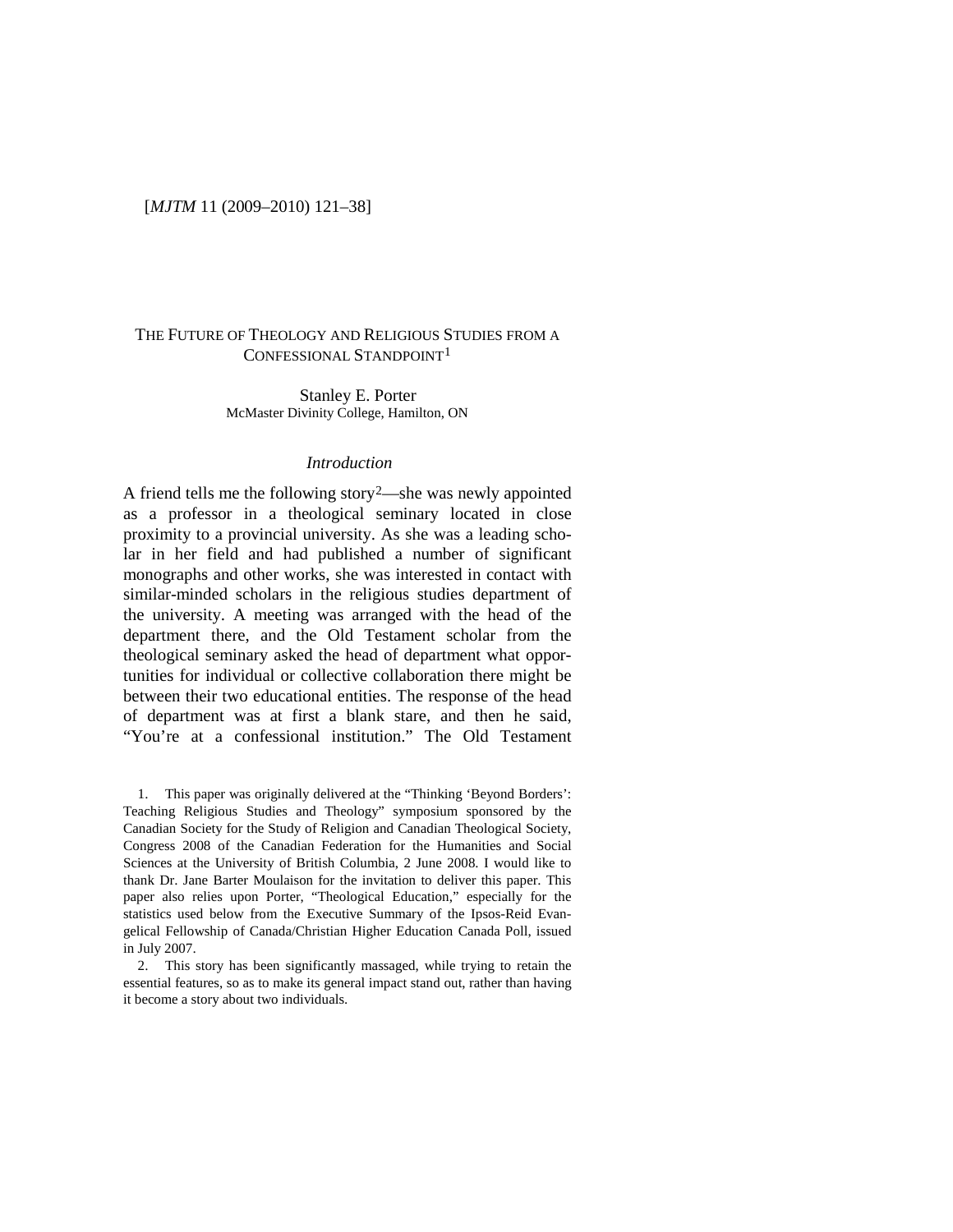scholar was unsure how this answered the question, as it seemed to state the obvious. Some tentative discussion between the two seemed to indicate that, from the department head's standpoint, if one taught at a confessional institution, one could not collaborate—such as share courses or even seminars and joint projects—with someone in non-confessional religious studies. There was clearly the suspicion that those who worked in a confessional context were second-rate scholars (perhaps not even scholars at all), whose judgment had obviously been clouded by their confessional stance. Thus, they could not make a contribution to their respective academic fields, but were merely able to teach (albeit in an uncritical way) those preparing for the lesser world of vocational ministry. At this point, the Old Testament scholar remembered that the head of department had in fact contributed to a collaborative work that the Old Testament scholar had edited, at which point she asked the head of department: "When you contributed your article to the encyclopedia that I edited, which was published by [a well-known confessional, in fact, evangelical, publisher], does that mean you gave me second-best work?" The Old Testament scholar, on the basis of what she had just heard, was now surprised that the head of department had even participated in this project, as it placed his work among those of a confessional nature. The head of department now spluttered, "Well, of course not, no, I did the same work that I would do for anyone." At which point, the conversation came to a fairly speedy and unsatisfactory end.

This scenario reveals a number of presuppositions and assumed conclusions about the differences between religious studies and theology—to the point that the two disciplines appear to be at cross purposes. In this paper, I wish to address the relationship between religious studies and theology, especially from two vantage points. One is from my particular location as President of McMaster Divinity College,[3](#page-1-0) and the other

<span id="page-1-0"></span><sup>3.</sup> McMaster Divinity College is an independent, free-standing seminary that offers graduate-level degrees to serve the church, academy, and society. These degrees include the MTS and MDiv (granted by McMaster University, for historic reasons), and the MA in Christian Studies and the PhD in Christian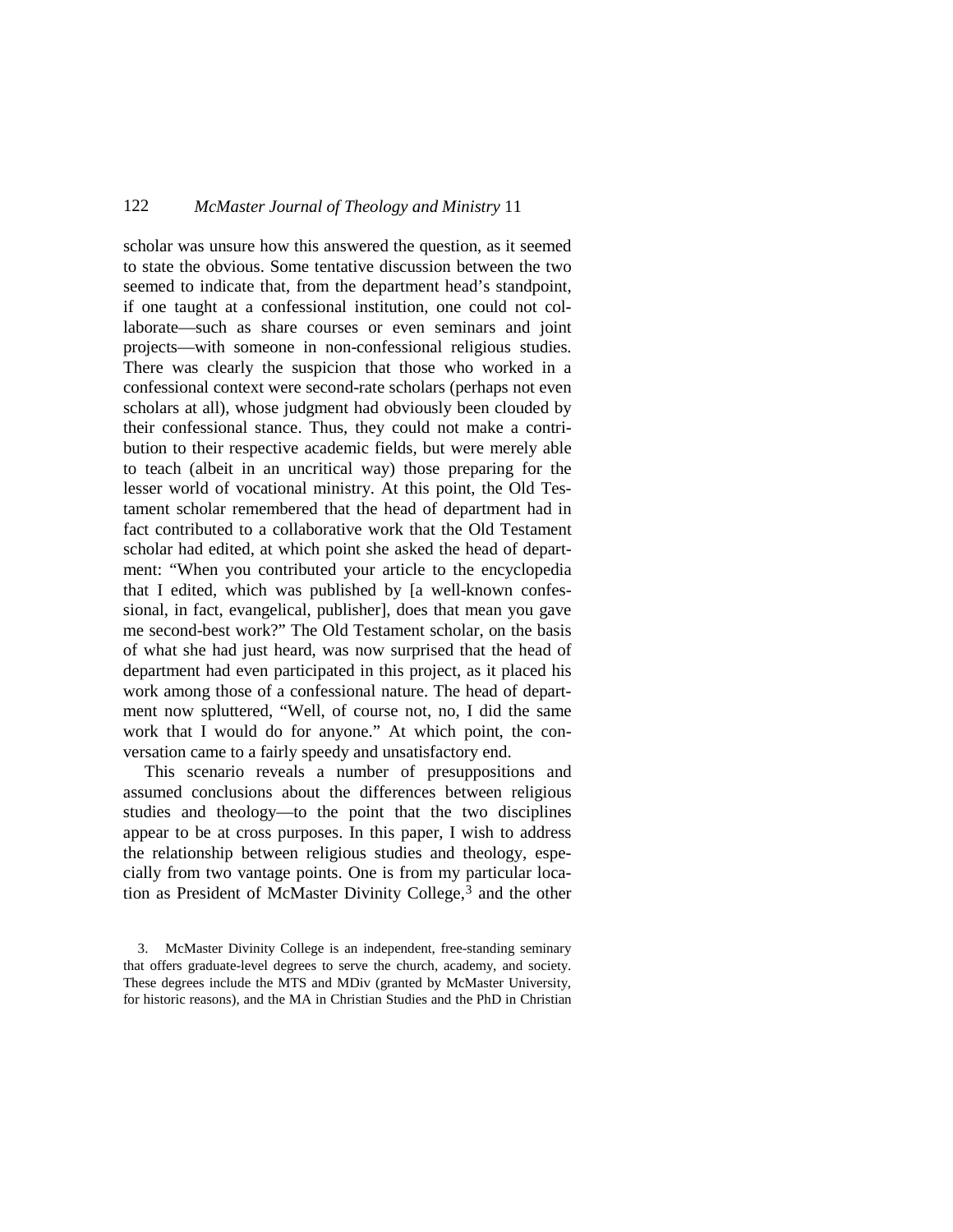from my affiliation with an organization called Christian Higher Education Canada (CHEC).[4](#page-2-0)

#### *Definitions of Terms*

The question that this paper addresses is the relationship between religious studies and theology, and, for me in particular, how that relationship affects institutions such as mine, or others that are members of CHEC. Before I can attempt to answer such a question, I think that some definitions are in order. The first, and most important, definition is the difference between religious studies and theology. The definitions that I present are not rigorously researched, but are adequate for the task, I believe.

Here is a useful definition of the two, and a statement of their differences:

**Religious studies**, or **Religious education**, is the academic field of multi-disciplinary, secular study of religious beliefs, behaviors, and

Theology (granted by McMaster Divinity College). McMaster Divinity College is the parent of the current McMaster University, but they had formal separation in 1957 through distinct and individual acts of the provincial parliament that gave the re-founded College its free standing. The College is, nevertheless, affiliated with the University, in its own building on the campus of the University.

<span id="page-2-0"></span>4. I currently serve as the Chair of the Board of Trustees of Christian Higher Education Canada or CHEC [\(www.evangelicalfellowship.ca/](http://www.evangelicalfellowship.ca/) NetCommunity/Page.aspx?pid=329&srcid=832), an organization founded in 2005 that represents 34 institutions of higher education within Canada. All of these organizations identify themselves as being Christ-centered, hiring confessing Christians as full-time faculty and senior administrative staff, and being members of the Evangelical Fellowship of Canada. There are a number of Bible colleges, several Christian universities and university colleges, a number of seminaries that are connected to either a Bible college or a Christian university or university college, and a handful of free-standing seminaries or graduate schools, of which McMaster Divinity College is one. As a member of the Executive Committee of the CHEC council, I am interested in all of the various areas of theological education, though I have focused interest on my own type of institution and inevitably know it best. In this paper, I will use the word confessional in terms of those who profess Christian faith, with CHEC institutions being a distinctive sub-set of this group. I speak only for myself, and not for CHEC in this paper.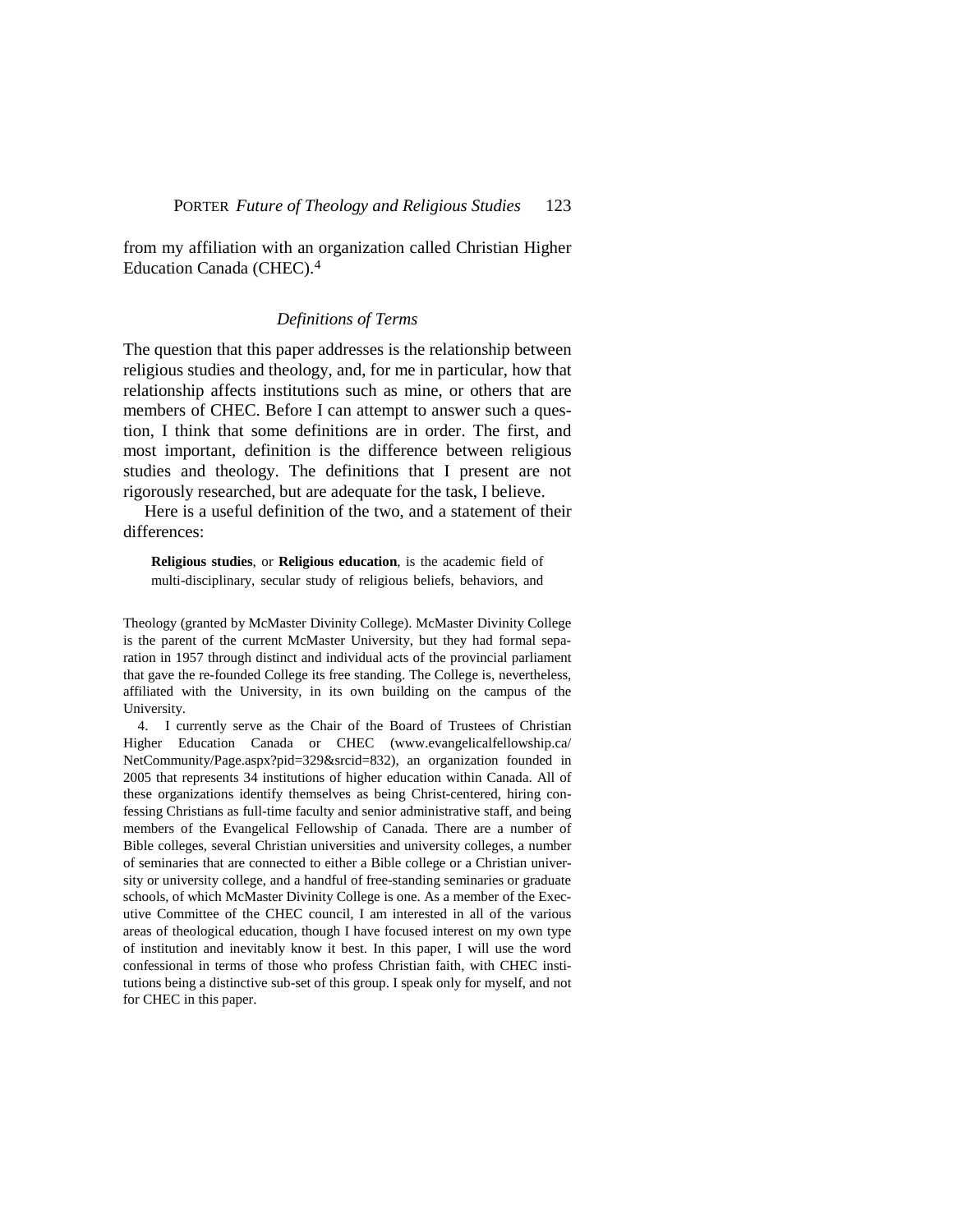institutions. It describes, compares, interprets, and explains religion, emphasizing systematic, historically-based, and cross-cultural perspectives.

While theology attempts to understand the subject matter of religion from within a particular religious tradition, religious studies tries to study human religious behavior and belief from outside any particular religious viewpoint. Religious studies draws upon multiple disciplines and their methodologies including anthropology, sociology, psychology, philosophy, and history of religion.

Religious studies originated in the late nineteenth century in Europe, when scholarly and historical analysis of the Bible had flourished, and Hindu and Buddhist texts were first being translated into European languages . . . Today religious studies is practiced by scholars worldwide. In its early years, it was known as Comparative Religion or the **Science of Religion** and, in the USA, there are those who today also know the field as the History of Religion . . . The field is known as *Religionswissenschaft* in Germany and *Sciences de la religion* in the French-speaking world.<sup>[5](#page-3-0)</sup>

There are a number of key elements to these definitions: religious studies is a non-confessional or secular, and by implication value-free or neutral, study of religious topics; it uses analytical methods in its endeavor; it is multi-disciplinary; it is essentially what used to be called comparative religion or history of religion, that is, it is naturalistic and evolutionary in nature. By contrast, theology analyzes the same subject matter but from a confessional standpoint or within a particular religious tradition; further, although this is not stated in the definition, presumably theology is not analytical in its methods, not multidisciplinary, not comparative or historical, and hence not naturalistic and evolutionary in nature.

A guide to religious writing at a major university describes the contrast between religious studies and theology in this way:

<span id="page-3-0"></span>5. This definition was taken from the Wikipedia entry for Religious Studies, found at [http://en.wikipedia.org/wiki/Religious\\_studies.](http://en.wikipedia.org/wiki/Religious_studies) Similar material can be found in Brandon, "Religion, Origins of," 4:92–99, esp. 94–95. I use the Wikipedia entry because it seems to reflect well the kinds of stereotyped definitions often used in this discussion.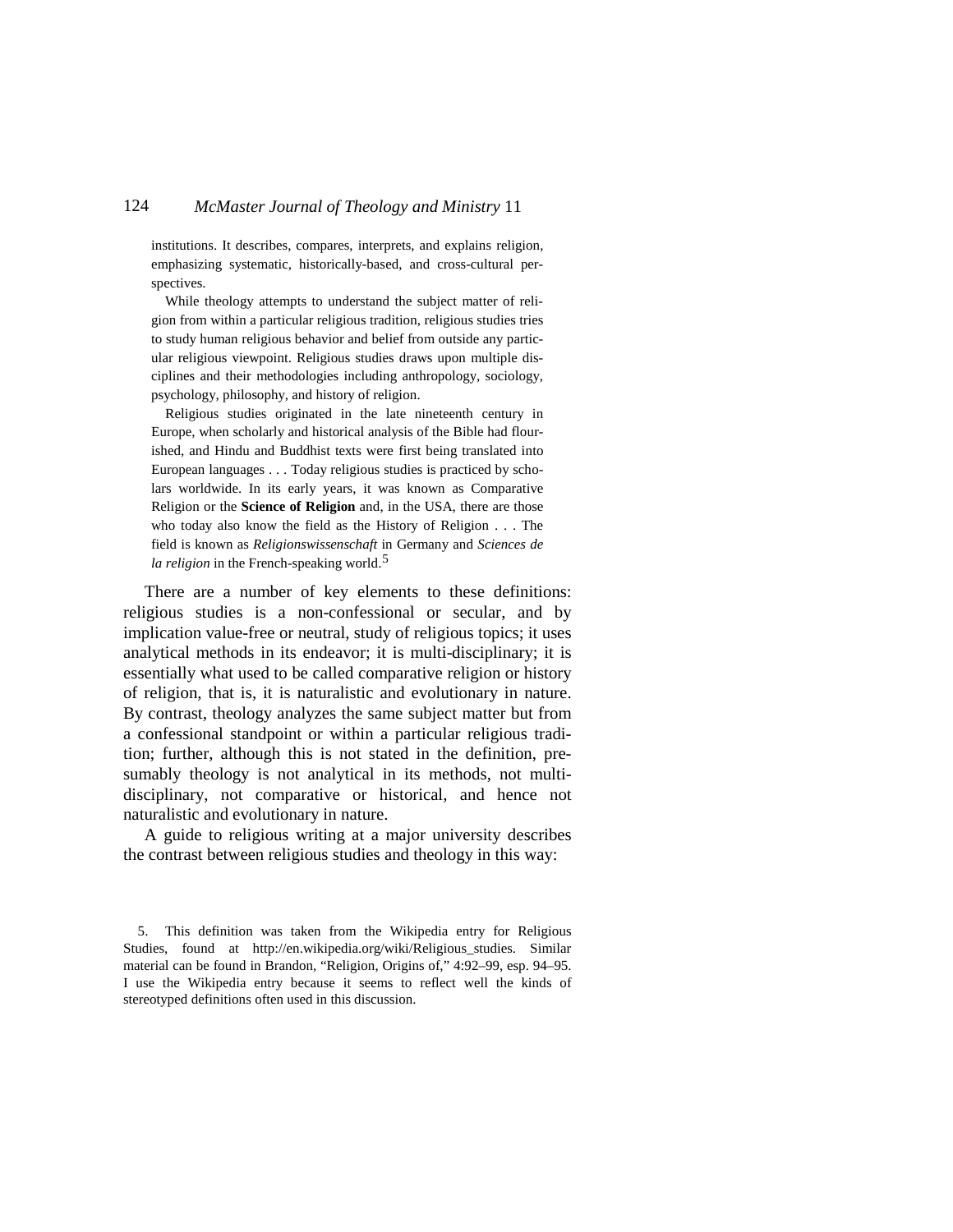Writing for religious studies takes place within a secular, academic environment, rather than a faith-oriented community. For this reason, the goal of any paper in religious studies should not be to demonstrate or refute provocative religious concepts, such as the existence of God, the idea of reincarnation, or the possibility of burning in hell. By nature, such issues are supernatural and/or metaphysical and thus not open to rational inquiry.

A more appropriate approach in religious studies involves contextualizing such questions. You might examine a particular Buddhist's conception of reincarnation, Nietzsche's questioning of the existence of God, or a piece of medieval Catholic artwork that depicts eternal damnation. In other words, your reader will likely be more interested in what a particular historical figure, community, or text reveals about such issues than what you actually believe.<sup>[6](#page-4-0)</sup>

This must have been what was at the back of the mind of the head of department who had the stilted conversation with my Old Testament colleague. The one statement, "You are at a confessional institution," was apparently a shorthand for saying you are confessional, working within a particular religious tradition, not academic or analytical in method, not multi-disciplinary, not comparative or historical, not naturalistic and not evolutionary or developmental in nature, and you may actually ask inappropriate questions (i.e. metaphysical ones), whereas we are all those things you are not, and (by implication) we are in some way definably better.[7](#page-4-1)

There is only one major problem that I can see with these definitions—they are not accurate or even particularly useful.

<span id="page-4-0"></span>6. This is taken from the University of North Carolina at Chapel Hill guide to writing in religious studies, which guide is found at: [http://www.unc.edu/depts/wcweb/handouts/r](http://www.unc.edu/depts/wcweb/handouts/)eligious\_studies.html.

<span id="page-4-1"></span>7. To see that this is not too far off the mark, compare this statement from the web site of the religious studies graduate program at McMaster University [\(http://www.socsci.m](http://www.socsci/)cmaster.ca/relstud/graduate/): "The department has no confessional ties; it seeks, rather, to cultivate a positive appreciation of the world's religious traditions in a spirit of free, open enquiry, critical reflection, and solidly-grounded judgment. The department draws on a wide variety of methodological resources, especially philosophical, philological, literary, historical, and social scientific, in the effort to understand religion and religious phenomena."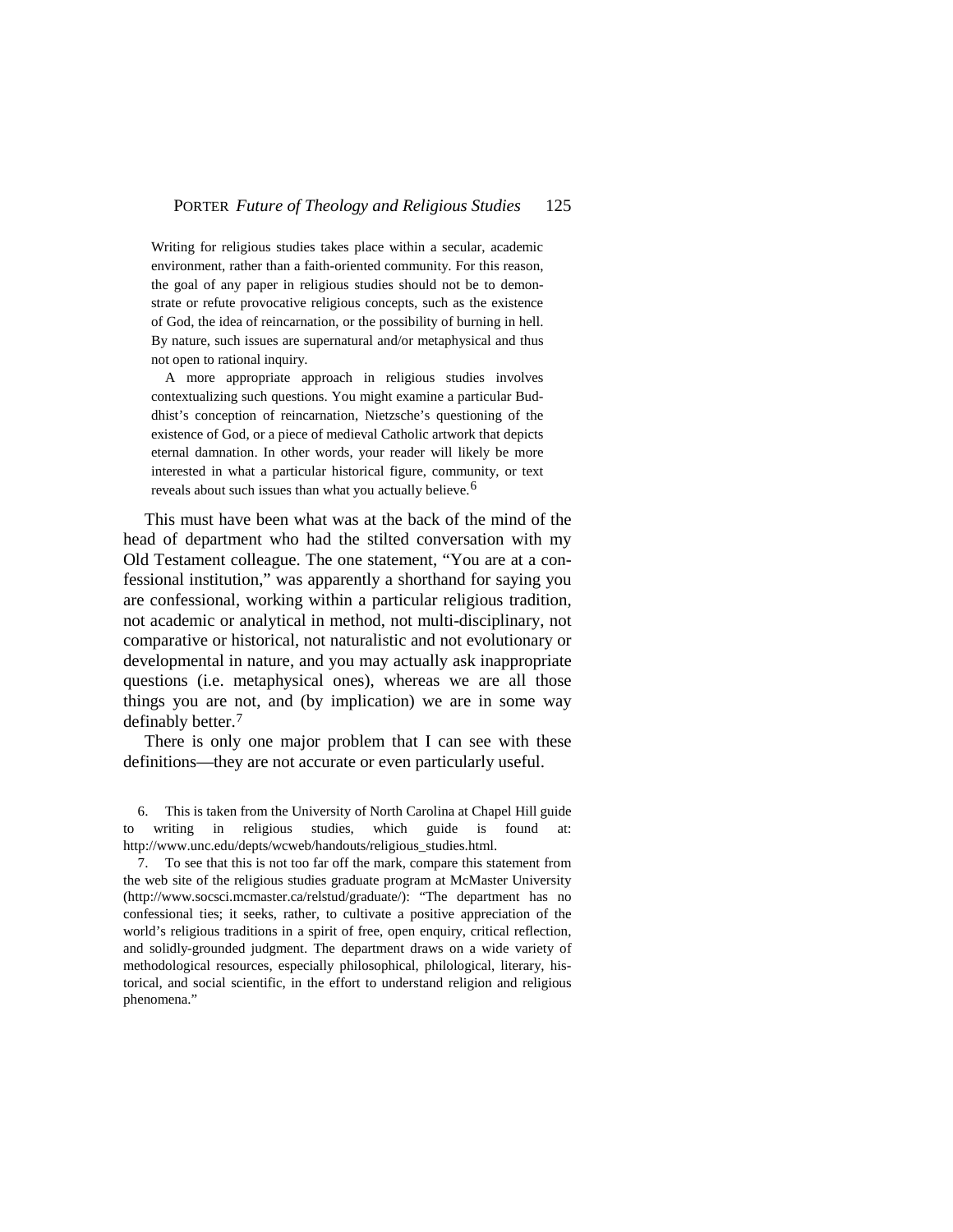Here are some of the problems with such definitions (a noninclusive list, to which you are free to add)—

a. There are confessing people who teach in religious studies departments at provincial universities. I will leave it to them to sort out how—if this definition that is given above is correct—it is possible for a person who claims to make such a confession to then take a value-free or neutral stance with regard to the subject matter. If it does happen, I suspect it is sometimes similar to the position that a colleague outlined for me once, when he said, "At points where higher criticism and my Christian faith conflict with each other, higher criticism always wins out." On the other hand, perhaps it works out in another, unanticipated way. If religious studies is being done by confessional people, does it become theology, and in what sense?

b. Religious studies has an internal definitional problem. It cannot be both secular in the sense of value-free and theoryneutral, while also tracing its roots back to and sharing the assumptions of naturalism in comparative religion and evolutionary development in the history of religions. Naturalism and evolution are not value-free and theory-neutral—they describe an approach to the world. Besides, there are those in theology who also (whether rightly or wrongly) hold to some of the principles of comparative religion and developmental theories. Admittedly, probably most in theological studies are not naturalistic and entirely developmental in their thought. However, the problem here is that neither discipline is secular, but both are confessional. Religious studies is also confessional, in that it confesses to particular assumptions in the study of religion, just different assumptions than those in theology.

c. Theology is also multi-disciplinary, both by definition and according to the methods that it uses. In fact, by definition theology is inherently interdisciplinary. Theology functions as an inclusive term for all that is studied within the traditional Christian theological curriculum—including such topics as systematic, dogmatic, and historical theology, exegetical theology, practical and pastoral theology, and moral theology (now usually known as ethics). Each of these has its own approaches to the discipline that intersect with numerous other disciplines. Within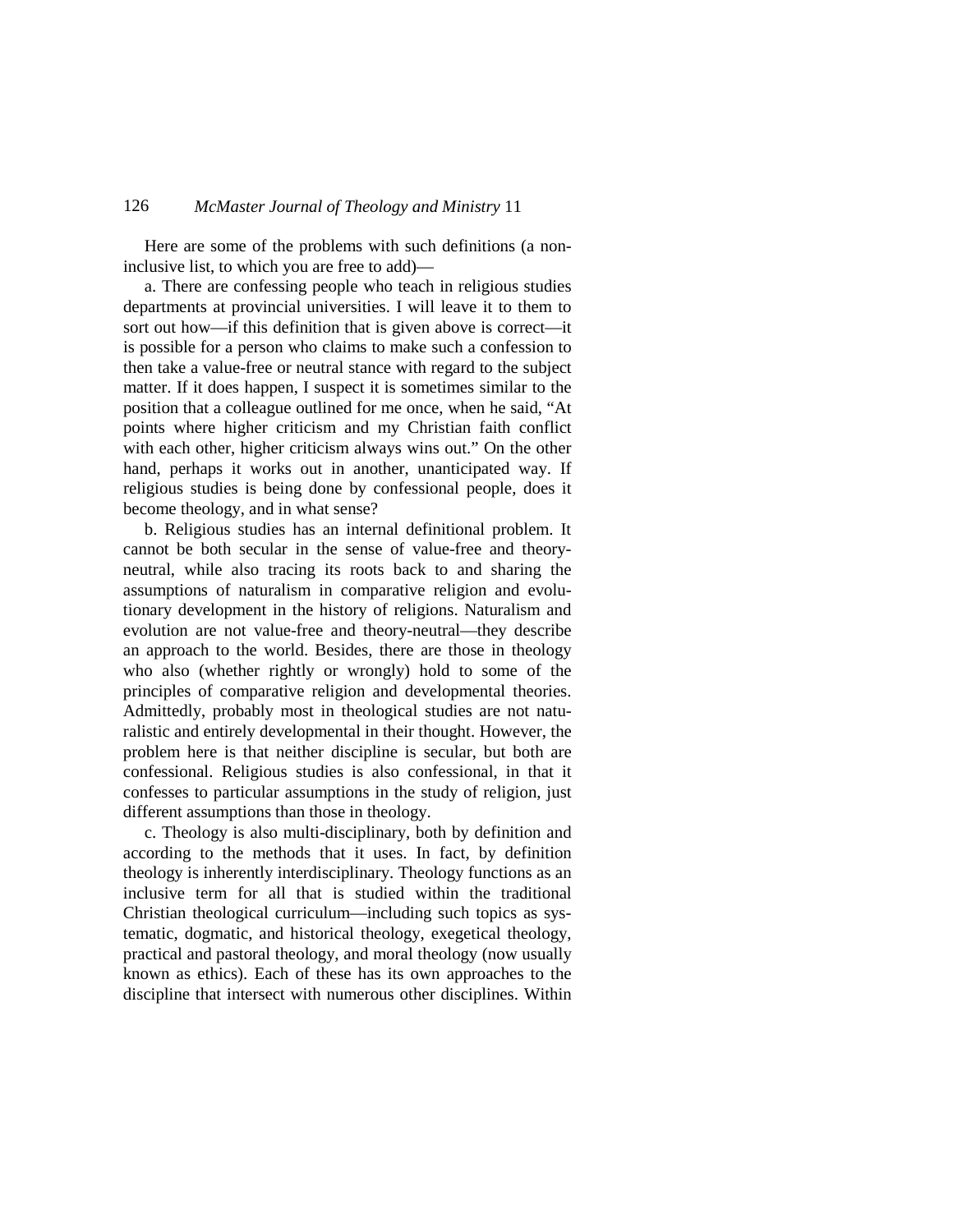the field of biblical studies alone, as a theological discipline (to be more specific), history, literary studies, social sciences, linguistics, anthropology, ancient-world studies, psychology, philosophy, and other disciplines are utilized.

d. Some will be surprised to hear that metaphysical questions are excluded from religious studies, and those who have spent time analyzing questions regarding, for example, the existence of God—still a legitimate question in philosophical and theological studies—will probably be surprised to learn that these questions are off limits. The reason for such exclusion is no doubt presuppositionally based, although framing it in anti-rational or supernatural terms skirts the issue. The bracketing out of these questions circumscribes the discipline itself, and might even indicate that religious studies and theology, at least in so far as certain questions are concerned, are not so much at odds with each other as two parallel lines never intersecting—with religious studies asking questions such as "what was Nietzsche's view of God?" versus theology asking questions such as "what if Nietzsche was right or wrong?" According to the definitions above, each question is legitimate within its area of asking, and it would only be one who was driven by efforts to restrict enquiry who would deny the other the opportunity to ask them within their respective field of enquiry.

e. There are religious studies departments at confessional institutions, such as Trinity Western University (TWU) in Langley, British Columbia. At one point, TWU probably had the academically strongest religious studies (or theology) department of any university, college, or seminary in Canada—at the same time that the University of British Columbia, while it was rumored to be contemplating closing down its religious studies department and eventually folded it in with classical and Near Eastern studies, refused to accept religious studies credits from TWU transfer students. TWU is a member of CHEC, so religious studies at TWU must mean something different than it means at a provincial university, even if they are called the same thing.

f. There is significant scholarly and academically rigorous work being done by theologians. It is difficult to quantify such work, but an examination of the major journals in any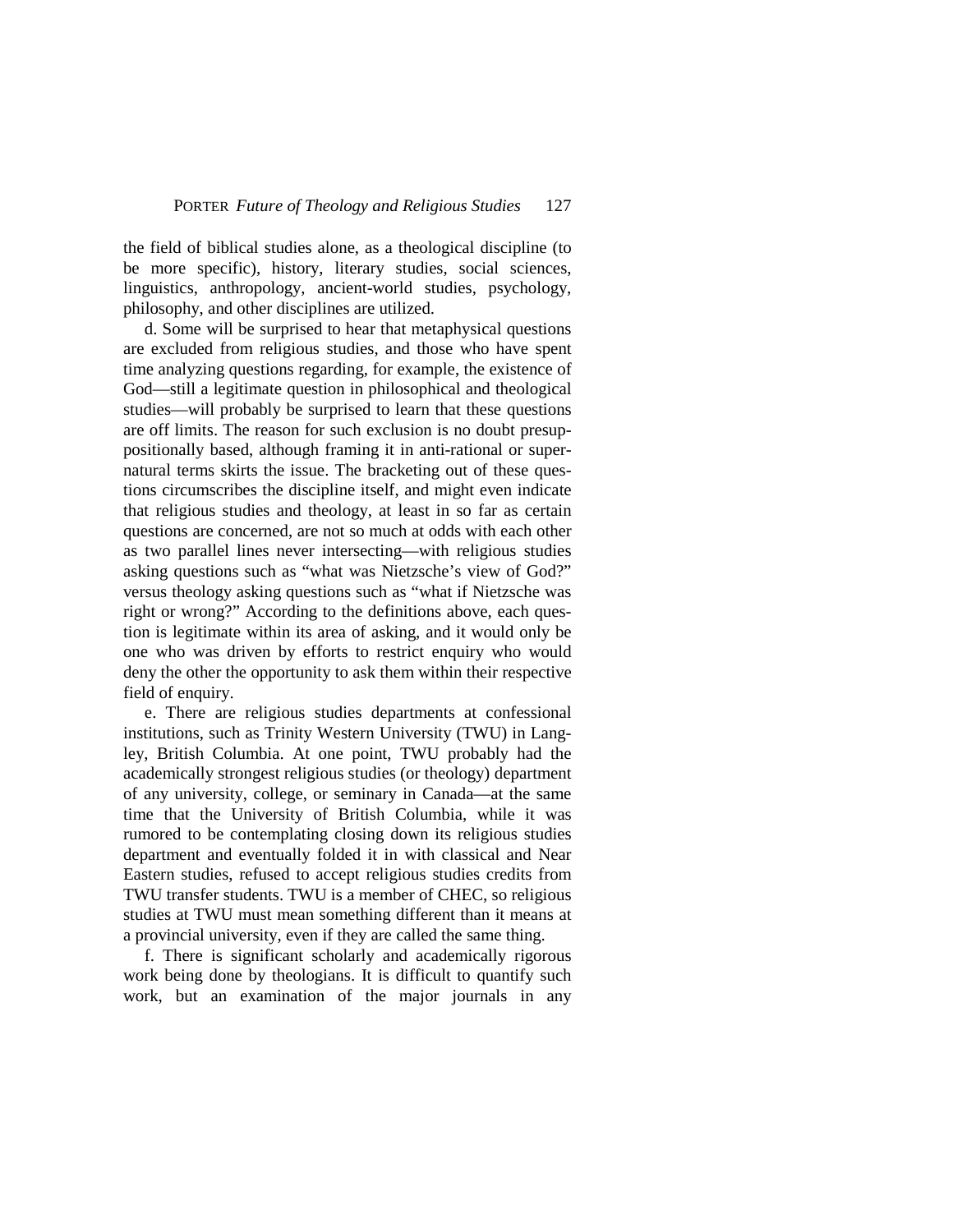theological or related field, and the monographs appearing from reputable publishers, indicates that theologians are at least as prolific as those in religious studies. It would be unfair to pick out further institutions or particular scholars, but one has no problem identifying them. Anecdotally speaking, when I was teaching undergraduates at a Christian university, I had one student in his junior year write his first article, which was published in one of the major scholarly journals. Since then, I have had a number of students, while they were studying at confessional institutions in theology, publish significant work that stands up to the best in the discipline. I am particularly proud of the number of students from my own institution who have won student essay prizes over the last several years.

g. A number of confessional institutions without religious studies departments also offer courses in non-Western religions, where they are studied in their own right. Some of them may even offer significant numbers of such courses, especially as part of a cross-cultural studies emphasis. TWU, though not offering as many courses in the world's religions compared to other such departments, has a very well-developed cross-cultural studies area.

h. Some institutions even have both theology and religious studies in one department, or theologians teaching in religious studies. I was once head of just such a department of theology and religious studies. This department was not in a confessional institution, but in one with a somewhat remote Christian heritage. Of our ten or so faculty members, two of them taught Islam and Hinduism, and a course in world religion. I was never sure how the departmental title related to what we did in the department. At my current institution, we provide all of the Hebrew language teaching for both our seminary and the nearby University.

In other words, if I had to draw a distinction between religious studies and theology, the only distinction that can be generally (though not entirely) sustained, it seems to me, is that religious studies and theology—though both are presuppositionbased disciplines—take different presuppositional approaches. The subject of enquiry and the approaches used are otherwise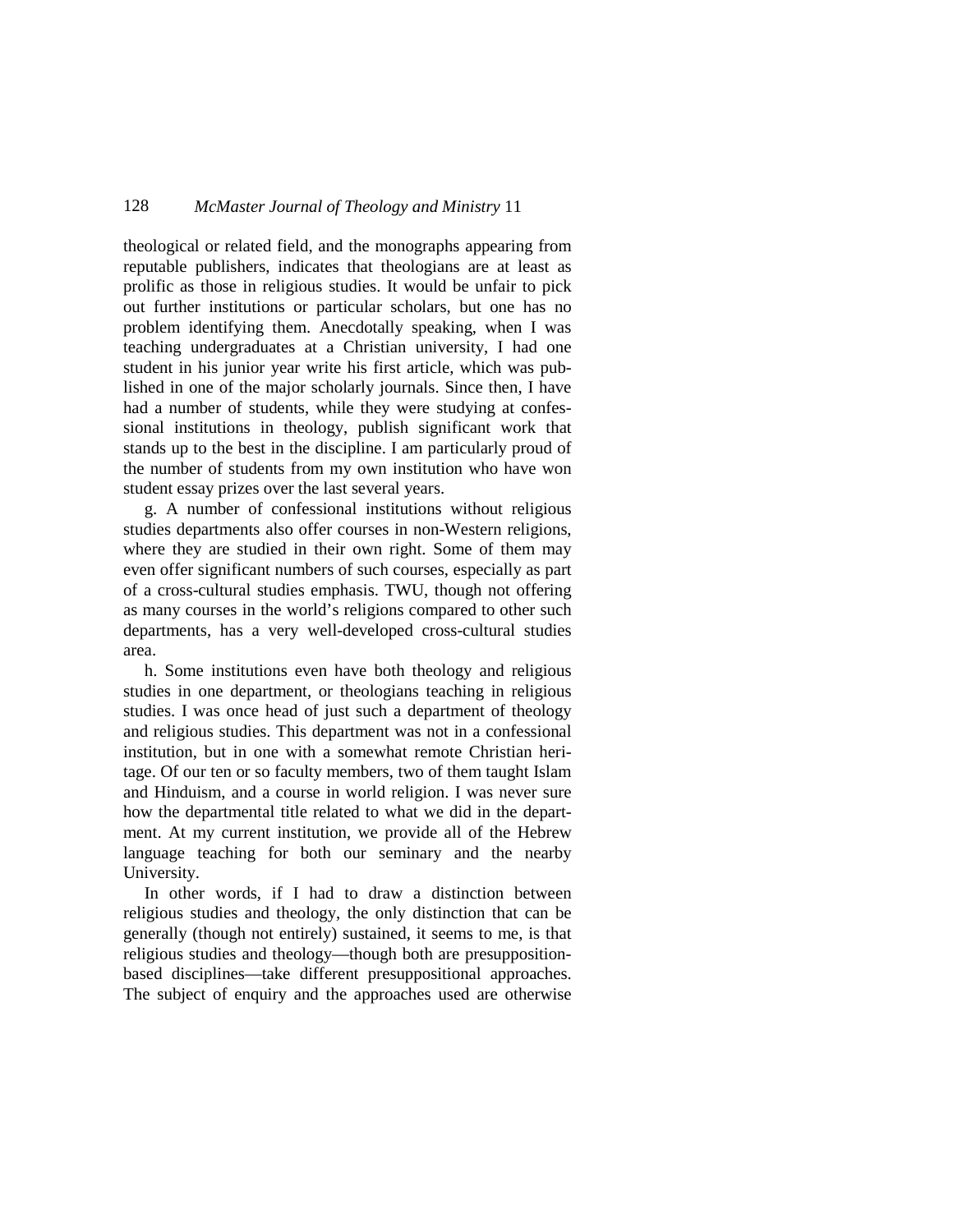generally indistinguishable, apart possibly from religious studies somewhat arbitrarily limiting some of the questions it allows itself to ask.

#### *The Relationship of CHEC Institutions to the Religious Studies versus Theology Discussion*

Let's say for a moment that a meaningful distinction can be made between religious studies and theology, and let's say for a moment that this distinction does not relate to prejudicial caricature, but is related to the two disciplines as being presuppositionally distinct. In the light of such a distinction, where would CHEC institutions find themselves in the discussion over religious studies and theology?<sup>[8](#page-8-0)</sup> I believe that several observations can be made.

a. The first is to recognize that theological education, when compared to religious studies, is not insignificant, and should not be easily dismissed.

The 34 CHEC institutions represent approximately 17,100 students in total, from undergraduate through to graduate level students. This is out of about 60 or so theological institutions in all of Canada, who also have students studying theology. The CHEC institutions include students in Bible colleges, Christian universities and university colleges, seminaries, and graduate schools. This is admittedly a very small proportion of those students involved in higher education in Canada. If we were to limit ourselves to those in higher education involved in religious studies and theological studies, it is even more difficult to calculate, but perhaps more revealing. My rough—and I repeat that these are very rough (informed guess)—estimates are that there are somewhere in the neighborhood of only around 7,000 students (less than half those in CHEC schools) studying in religious studies departments in non-CHEC Canadian institutions, at

<span id="page-8-0"></span><sup>8.</sup> For this part of the paper I use information gathered from my fellow CHEC institutions (including information on the CHEC web site), as well as the Ipsos-Reid poll and article mentioned above.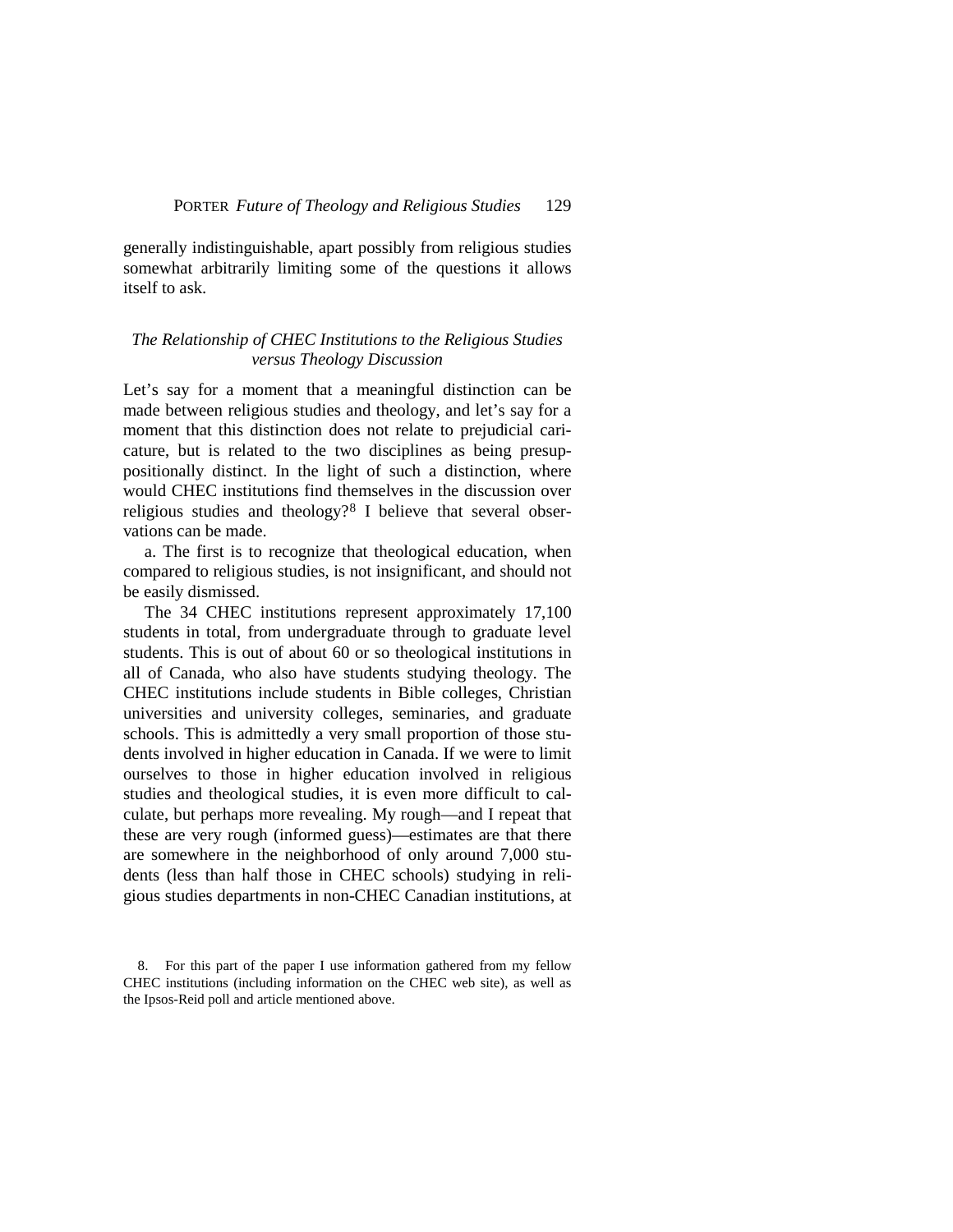the undergraduate and graduate levels.<sup>[9](#page-9-0)</sup> This does not take into account that there are probably more confessing students studying in religious studies departments (e.g., graduates of CHEC institutions going on for graduate work in these departments) than there are non-confessing people studying in theology departments, certainly at CHEC institutions. This figure does not include students who may take a religious studies course or two as part of their undergraduate program. Most students in CHEC institutions take a significant number of courses in theology. In Bible colleges, as well as most Christian universities and university colleges, students must take a significant number of theology courses—as many as 10 courses (30 semester credits), even if not majoring in theology and related subjects. In seminary programs, the number of courses is usually much higher. In other words, those in CHEC schools studying theology almost assuredly outnumber those studying religious studies in Canadian institutions, quite possibly being up to twice as many.

In terms of graduate or seminary study of theology, CHEC institutions hold even more significance. Again, it is difficult to estimate the number of students in graduate study in religious studies in Canadian universities, but they perhaps total as many as 3,000. By contrast, when we take a look at seminaries in Canada (i.e., Association of Theological Schools accredited institutions), we find that there are about 6,400 total students in such institutions. Of these, nearly 3,600 or 56 percent are enrolled in CHEC or related institutions. There are, in other words, about the same number of students in theological seminaries in Canada as there probably are studying graduate-level religious studies.

b. The second observation is to note that Canadian culture has not recognized the significance of theological education, and CHEC institutions, which are attempting to recruit within this

<span id="page-9-0"></span><sup>9.</sup> These figures are my own, and admittedly subject to error. I estimated them on the basis of the number of majors in religious studies at a number of universities, and multiplied by the number of universities, compensating for the size of the universities. As the numbers I used were from larger institutions, the figure may well be inflated.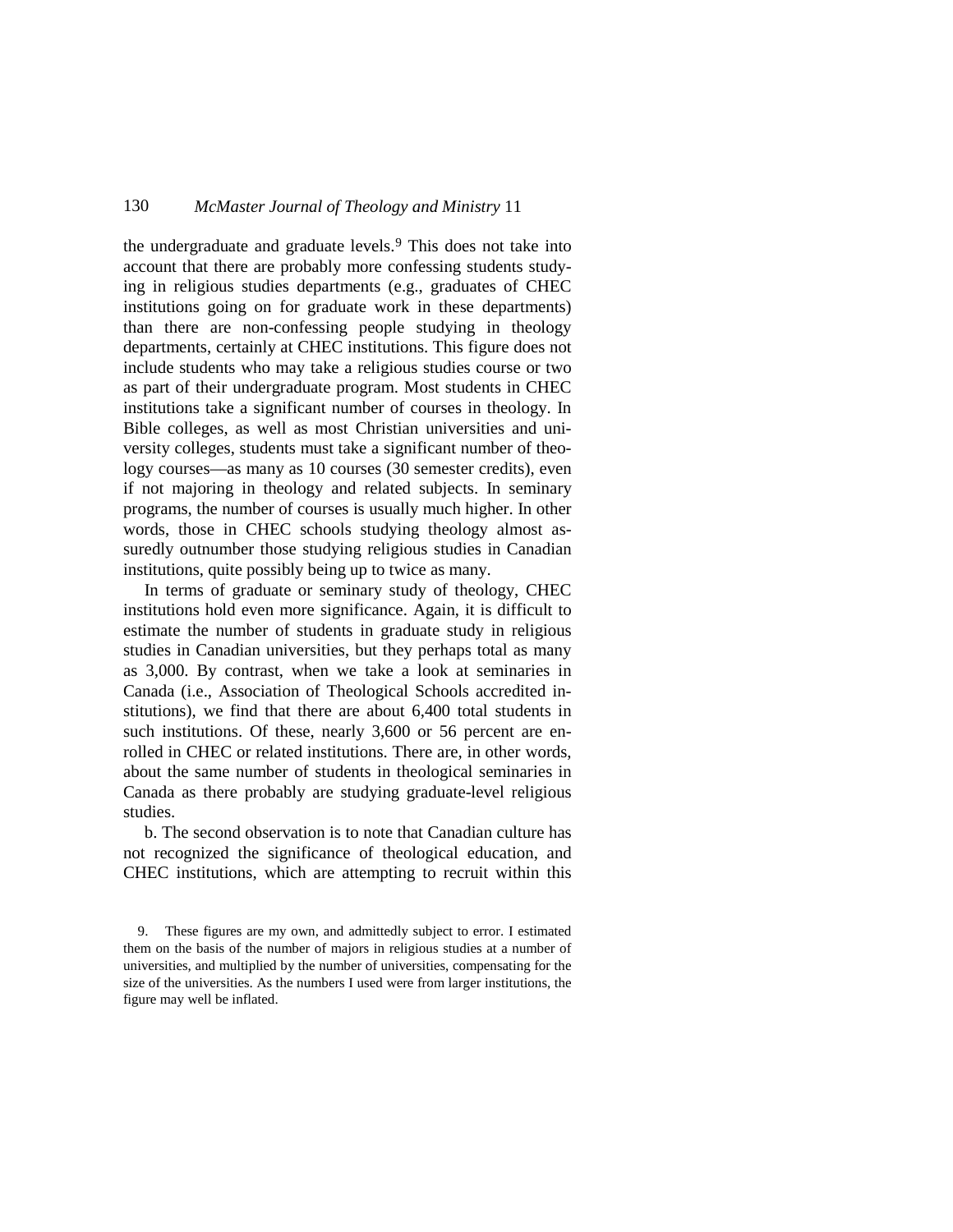market, are aware of this fact and would like to address it. The 2007 Ipsos-Reid CHEC/EFC poll set out to define the possible market for Christian post-secondary education in Canada. Some interesting results emerged that have a bearing on theological education.

1. *Small numbers*. The numbers of students that we are dealing with are relatively small. On the basis of the value and role of faith and religion within Canadian society, the survey determined that there were six population segments: Evangelical Enthusiasts (12% of Canadians), Cultural Christians (10%), Private Believers (14%), Church & State (19%), Deeply Disinterested (19%), and Ambivalent Agnostics (27%).<sup>10</sup> Only the first three show any measurable interest in Christian higher education. There is room for each of us to grow in market share, with only about 6,400 students in seminary. However, CHEC institutions are basically saying that realistically their total potential market group (Evangelical Enthusiasts) is probably only slightly larger than the population of Toronto and immediate environs.

According to the survey, however, those within any of these groups that expressed some interest in possibly attending a Christian higher education institution were much smaller. This resulted in only 5.3 percent of the Canadian population, or 1.78 million people also identified as Evangelical Enthusiasts, being considered as a viable market for Christian higher education. This is only two-thirds of the population of Toronto. However, 3.7 percent of the Canadian populace (1.23 million) among those identified as Cultural Christians, and 4.8 percent of Canadians (1.59 million) who are Private Believers also expressed interest. Interestingly, 2.8 percent of Canadians among those identified as Ambivalent Agnostics, and 2 percent among those described as Church & State people, said they would also be interested in Christian post-secondary education. The total of all these groups of potential "customers," however, is still just over 6 million.

<span id="page-10-0"></span><sup>10.</sup> Evangelical Enthusiasts equals 3.98 million, Cultural Christians 3.32 million and Private Believers 4.64 million, equaling 11.94 million Canadians.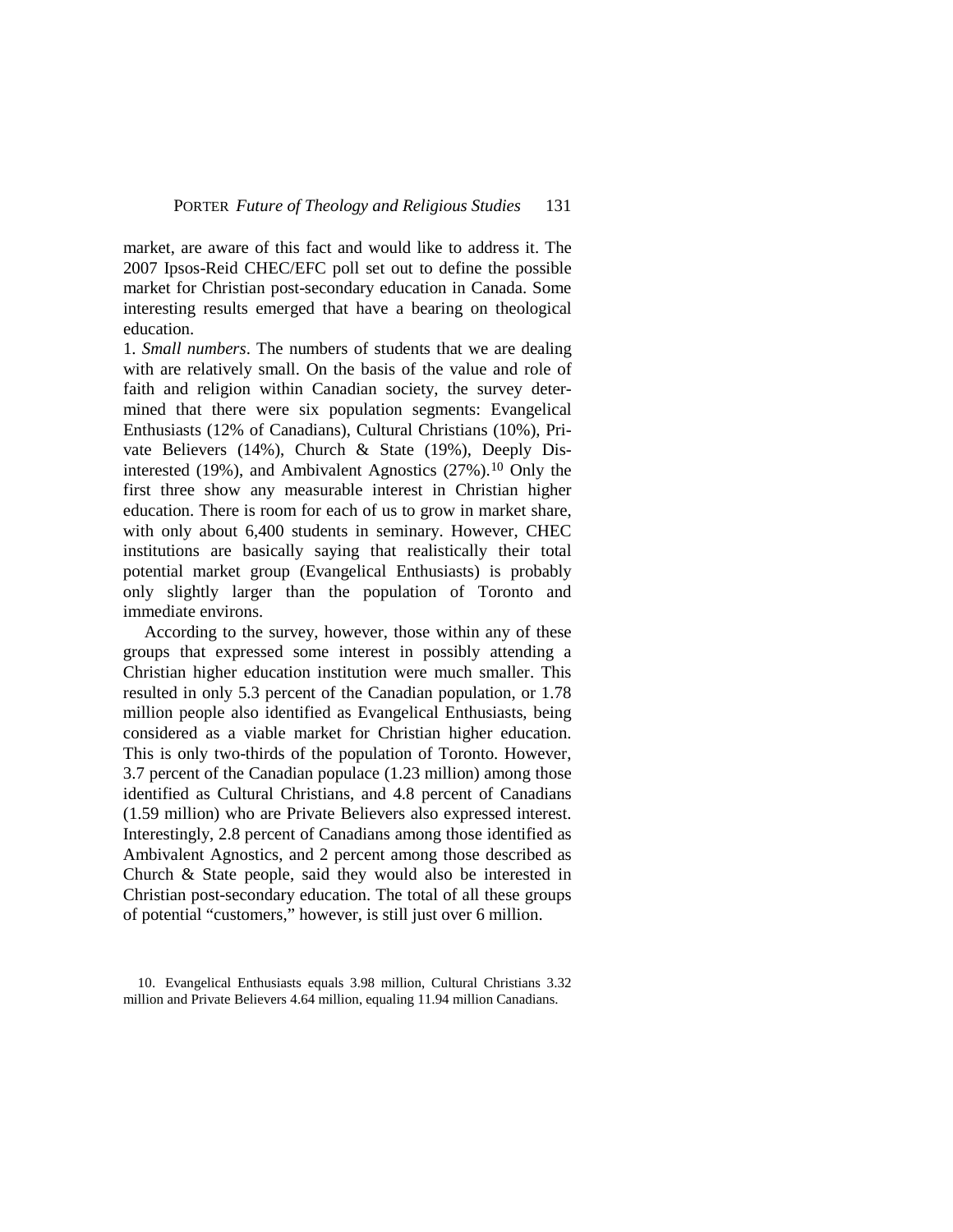2. *Lack of knowledge*. There is surprisingly little knowledge of Christian higher education among Canadians. Most of those surveyed could not name a single institution of Christian higher education in Canada. When asked about the various types of institutions—e.g., Bible colleges, Christian universities and university colleges, and seminaries and graduate schools—two-thirds of those unconnected with such institutions did not know enough to be able to indicate the difference between them.

3. *Limitations.* The survey discovered a number of areas of enquiry where Christian post-secondary institutions were rated lower than secular institutions by those surveyed. Most of these results are geared toward undergraduate institutions. One of these results is that the educational institution does not offer the programs that students are interested in. Those who are potentially interested in seminaries are as likely to be shopping at the post-secondary level for the kind of degree program that they want as they were as undergraduates. Of the ten areas where Christian post-secondary institutions were ranked lower than their secular counterpart, three of them had to do with location. Those responding wanted their institutions to be close to home so they could save money, be close to their friends and family, and be located in a city with good social and cultural activities. Respondents to the survey are essentially saying that they are not willing to relocate, because of the perceived loss caused by location. Those institutions located in cities, however, are experiencing similar recruiting woes as those outside, according to the statistics, because the city has its own downside, including elevated costs of living for housing and other things, and the added costs of being entertained and entertaining.

4. *Cultural blind spots*. The Ipsos-Reid survey indicates that there is a lack of knowledge or even mistrust of Christian postsecondary institutions, and a generally high regard for non-Christian institutions in Canada. In particular, the provincial university seems to constitute the standard against which confessional institutions are evaluated, with the expectation being that these Christian institutions will attempt to rise to a particular standard. Among professional schools, seminaries are not seen as constituting a legitimate career rival to law or business or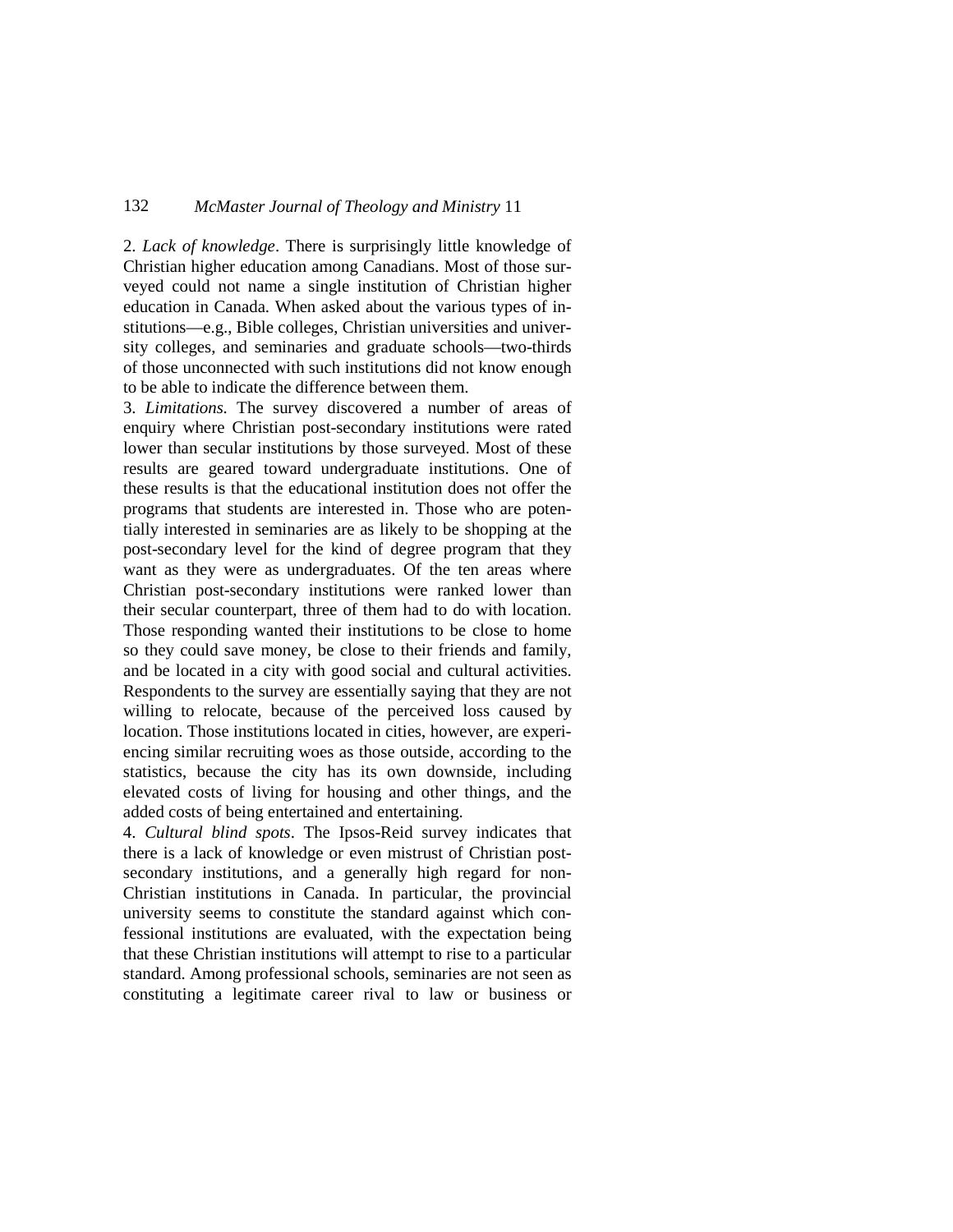medicine among the professions. In light of the general lack of knowledge regarding seminaries, and especially if they are not located at or affiliated with various provincial universities, these institutions will often not be considered by students. If they are considered, people know them already to be focused upon training ministers.

The question is how to respond to such results. Some of the issues can (at least in theory) be addressed, such as location. Others focus upon much larger issues where an entire cultural mind-set is operative, such as cultural perceptions of education. Changes in Canadian society alone indicate that one is aiming at a moving target. Nevertheless, theological institutions of all types will need to face the realities of a Canadian culture that has limited knowledge of what it is that they do, in some cases even less interest in finding out what they do, and probably increasingly smaller numbers of people who want to know. This will probably be the same for those in religious studies as well, if it is not already.

c. The third issue is how CHEC institutions can address such a situation. One of the temptations is to think that if CHEC institutions were to become more like their provincial counterparts their public relations and other problems would be quickly eliminated. In other words, if they were to become less theological institutions and more religious studies institutions they would have a wider and more favorable appeal among the populace. There are several responses to such a proposal.

1. The first response is that the numbers given above indicate that theologically based institutions are already having a wider appeal than is often recognized. If the statistics that I have cobbled together are at all close to accurate—and even if they are not for the religious studies departments, they are roughly accurate for theological studies—then theological institutions attempting to become more like religious studies institutions cannot be the way forward, as it would indicate decreased numbers and appeal. Such a transformation may have a perceived positive impact upon perceived prestige and respectability, but it will probably not have the corresponding results in terms of popularity, student numbers, and finances. This is not to say that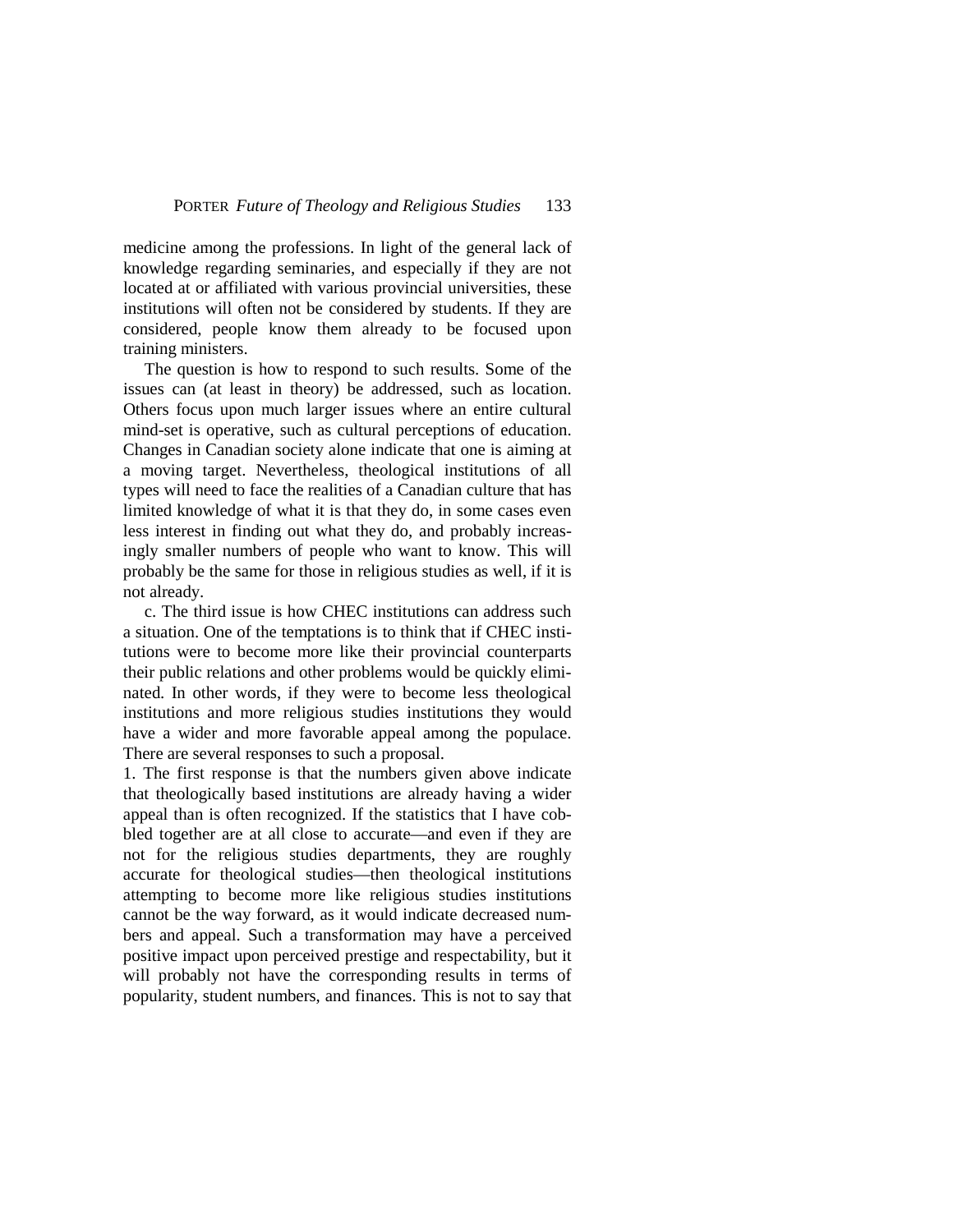theological institutions cannot have more courses that address some of the concerns of religious studies. However, such an approach does not seem to hold out much hope.

2. Many theologically oriented institutions have, I believe, incorrectly focused their academic gaze. Their goal has been to simply be as good as their provincial counterparts, or rather as good as they perceive their provincial counterparts to be. In other words, by adopting a religious studies approach, they believe that they can show others that they are as good as their provincial equivalents. They have failed to realize that in many instances they have value-added features that already give them benefits over the provincial counterparts, especially when a comparison of religious studies and theology is made. The solution is not for theology to become more like religious studies, but for theology to continue to be theology, just as religious studies continues to be religious studies.

3. I would go further and assert that there is a legitimate role for theology within academic study at all levels, and that it should not be thought to be the preserve of one perceived orientation. At one time in Canada, so did many others. At one time, there were both institutions that confined themselves to study of the Bible and related topics, and those that had a larger perspective, but in which theological study was also done. Many of Canada's universities were established on religious foundations. Examples include McMaster University as a Baptist institution, envisioned as an excellent Baptist university by its benefactor Senator William McMaster; University of Western Ontario as an Anglican institution that reflected Anglican ethos and orientation; Acadia University, one of the oldest universities in Canada, another Baptist institution; Wilfrid Laurier University, formerly Waterloo Lutheran University (they didn't even need to change the signs or letterhead, with the name change); Queen's as a Presbyterian institution; among others. These universities were, of course, founded alongside those without religious foundations, such as McGill University and many of the western provincial universities. However, apart from the Catholic universities, due to changes in Canadian society, these religiously based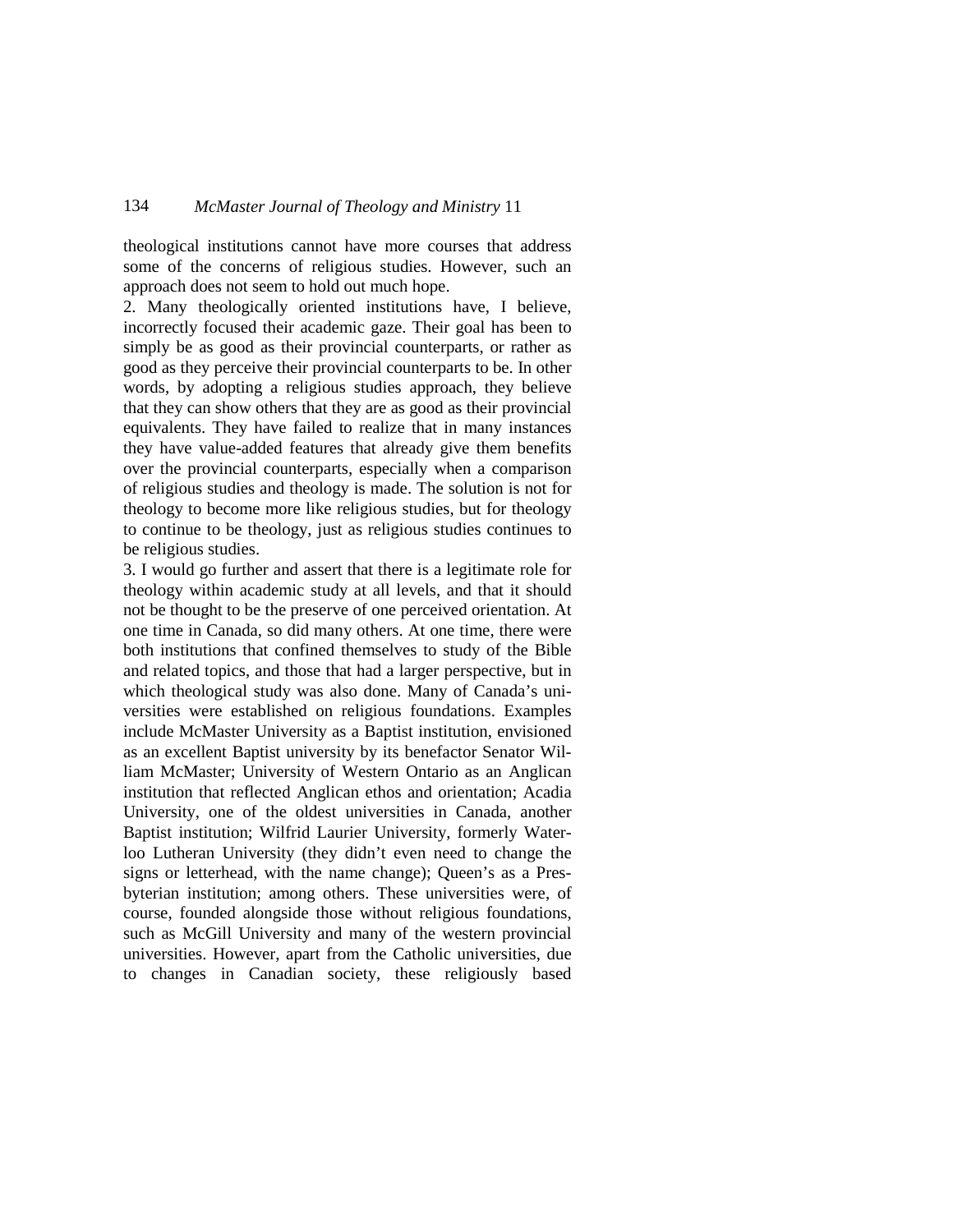universities eventually became provincially funded and nonsectarian universities.

This is consonant with the development of higher education within the Western world. In part as a response to Arabic institutions of higher education (e.g., the University of Al-Azhar, founded in 970 in Cairo, and still in operation), Europeans started to form their own educational institutions. The northern European universities, such as Paris, grew out of cathedral schools. With their religious heritage and roots, they specialized in the study of theology, while also providing other subjects, such as law and medicine. Political tensions at Paris led both teachers and students to flee to England, where what was to became Oxford University came into existence. The southern European institutions, such as Bologna, one of the oldest universities in Europe (dated to the late eleventh century), focused on the study of law. Study of law was study of Justinian's code, the major portion of which was concerned with religious law.[11](#page-14-0) In the United States, which provides the educational model for Canada in many ways, education began as a theological enterprise. Virtually all of the early universities (except Pennsylvania) were based on religious foundations. Even with the rise of landgrant universities and other secular universities (such as the University of Virginia), religiously based institutions continued to be founded. Many of these institutions continue to be important on the US educational scene, including several in the Council for Christian Colleges and Universities (CCCU; www.cccu.org), and others.

Canada as a society (and academics within the larger educational context), and certainly Canadians personally, are not so theologically oriented. For all of these, advocacy of a religious position is suspect. As a result, theological approaches to the teaching of religious subjects is also suspect. There are many reasons given for such an orientation.

One is the suspicion that those who are confessional theologians are not able to attain the academic standards of those who are non-advocates. But there is nothing inherent in being a

<span id="page-14-0"></span><sup>11.</sup> See Reed and Prevost, *History of Christian Education*, esp. 140–46.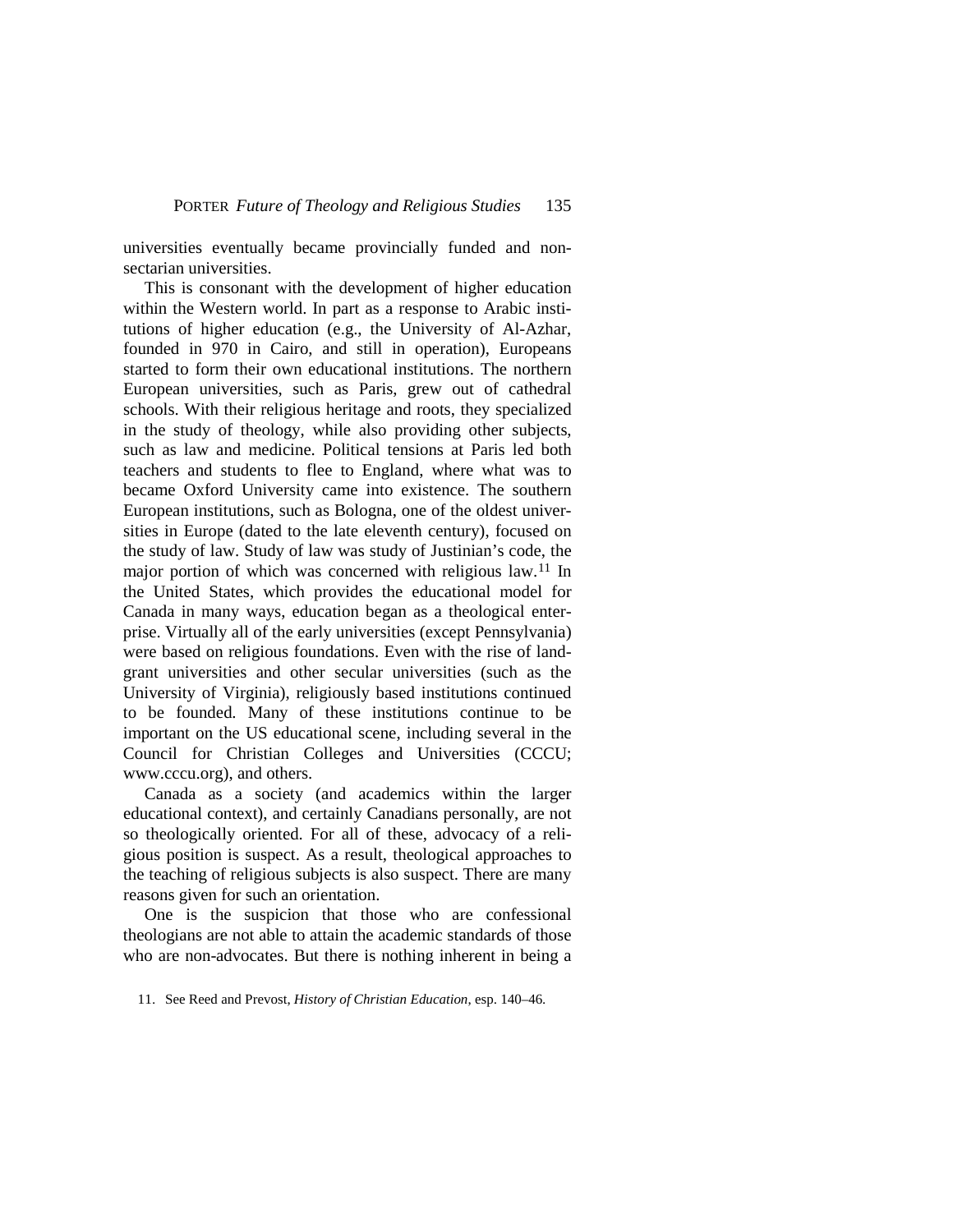confessional theologian or not that dictates the level of one's academic performance. In fact, the vast majority of those who are involved in study of the Bible in the Western world, and I would estimate in Canada as well, are probably theologians. At least in North America, the majority of those who are theologians teach at theological and related institutions.

Another widely-held suspicion is that one cannot do complete justice to a discipline if one is confessionally oriented toward it. There are several responses to this. One is that the notion of nonadvocacy is a myth. This is not to say, with the supposed postmodern agenda, that there are not things like truth, understanding, and knowledge. What I am saying is that there is advocacy or confession on all sides. There are no disinterested parties. The ones who are potentially in the most precarious position are those who pretend to believe that they can do non-confessional scholarship while they themselves are confessional people. A second response is to wonder why the notion of being nonconfessional is even entertained. Are there other disciplines where those who practice them attempt to deny or at least bracket out fundamental notions of the discipline itself? Are there many disciplines where systematic doubt of the discipline itself and its underpinnings is considered a virtue? Admittedly there are a few who pretend to such, but they are on the fringe. I am not convinced that it is a virtue to try to do theological study by maintaining the position that God does not exist (has this been proved?), or that to bracket God out of discussion is the only way in which theology can be done. A third response is that the results of theological study are at least as important as the work of religious studies scholars. A final response is that there are other forms of confessional or advocacy criticism that are allowed a place at the academic table—various types of ideological and related criticism are a staple of many guilds now, so why not in the study of religious topics?

#### *Conclusion*

The proper response to this situation, I believe, is for theological institutions to continue to do the things that theological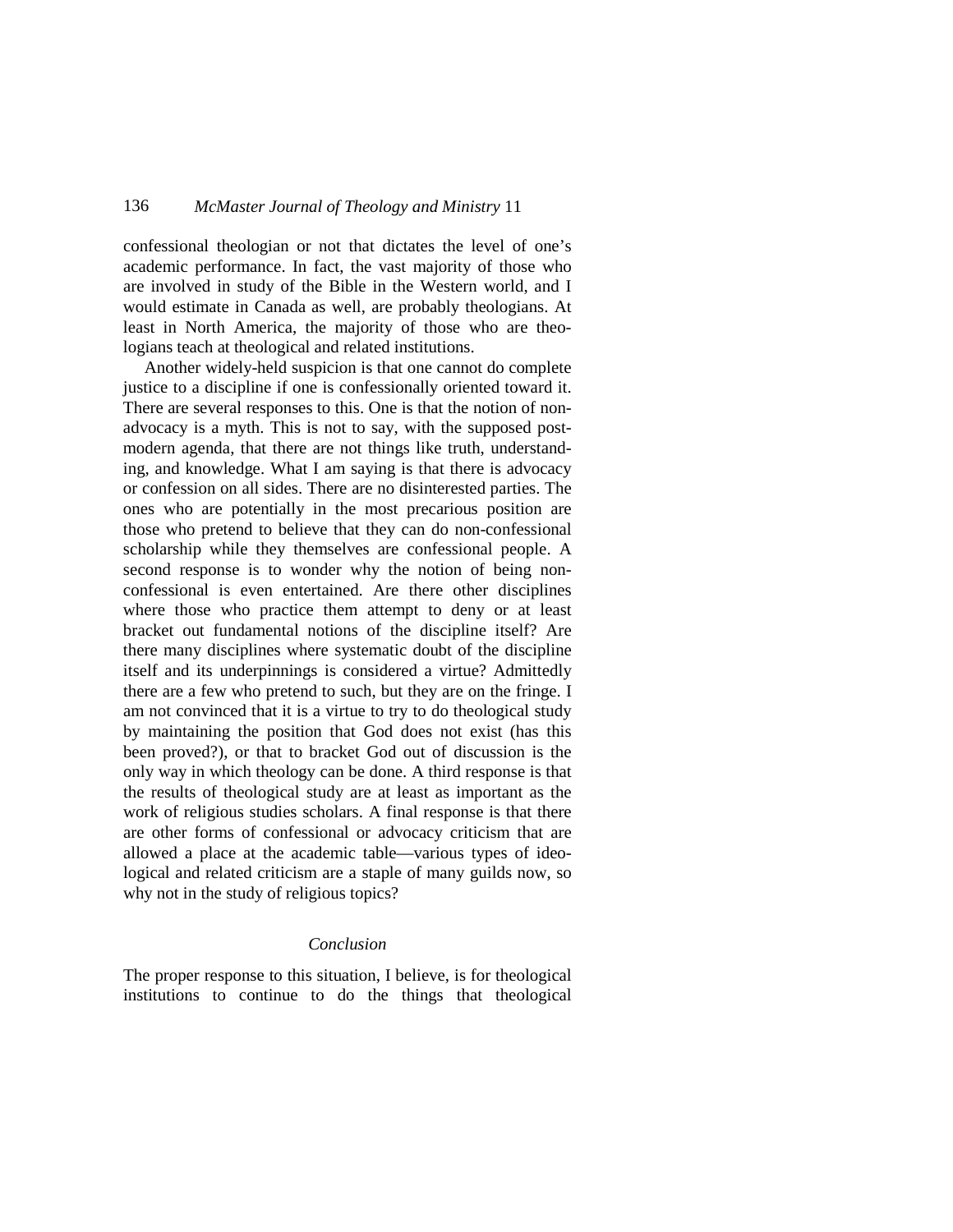institutions can do well and best. This involves recognition of the particular presuppositional stance from which theological study takes place, the continued use of multidisciplinary approaches to the subject, and the asking of questions that are not being asked elsewhere. As we all know, in a large number of areas, the work of a person in religious studies and of one in theology is identical. The parsing of verbs, the outlining of a seminal thinker's position, the tracing of a historical theme, and the like, look identical within a religious studies or a theological context. However, it is at what might be called the higher levels of the disciplines, where the presuppositions influence and orient analysis, that the differences are readily seen. It is here that there is certainly a place for theology.

I cannot pretend to speak for all CHEC institutions, but I think that I have sufficient knowledge about enough of them to be able to give an idea of their general orientation and response to this discussion.

Many CHEC institutions would probably welcome greater conversation with those in religious studies, so long as they believed that they would not be expected to abandon their confessional stance to be able to engage in such discussion. The response to the question of participation of simply "you're confessional" is bound to give the impression that those in religious studies believe that there is only one way to examine religious topics, and that theologians are not welcome to the discussion.

The second possible response is that many CHEC institutions would bring many assets to the table in such a discussion. As I have already indicated, many of them would bring commendable scholarship that perhaps clarifies matters of interpretation. More than that, however, theologians from CHEC institutions might bring new questions to the discussion—or at least raise again questions that have been bracketed out from previous discussion and that push all to contemplate topics that might even be uncomfortable. No doubt the discussion with a fuller audience will bring new issues and solutions to the fore.

The third and final response is that the raising of such questions by CHEC scholars might have a liberating and freeing effect on the discipline of religious studies, as well as having a